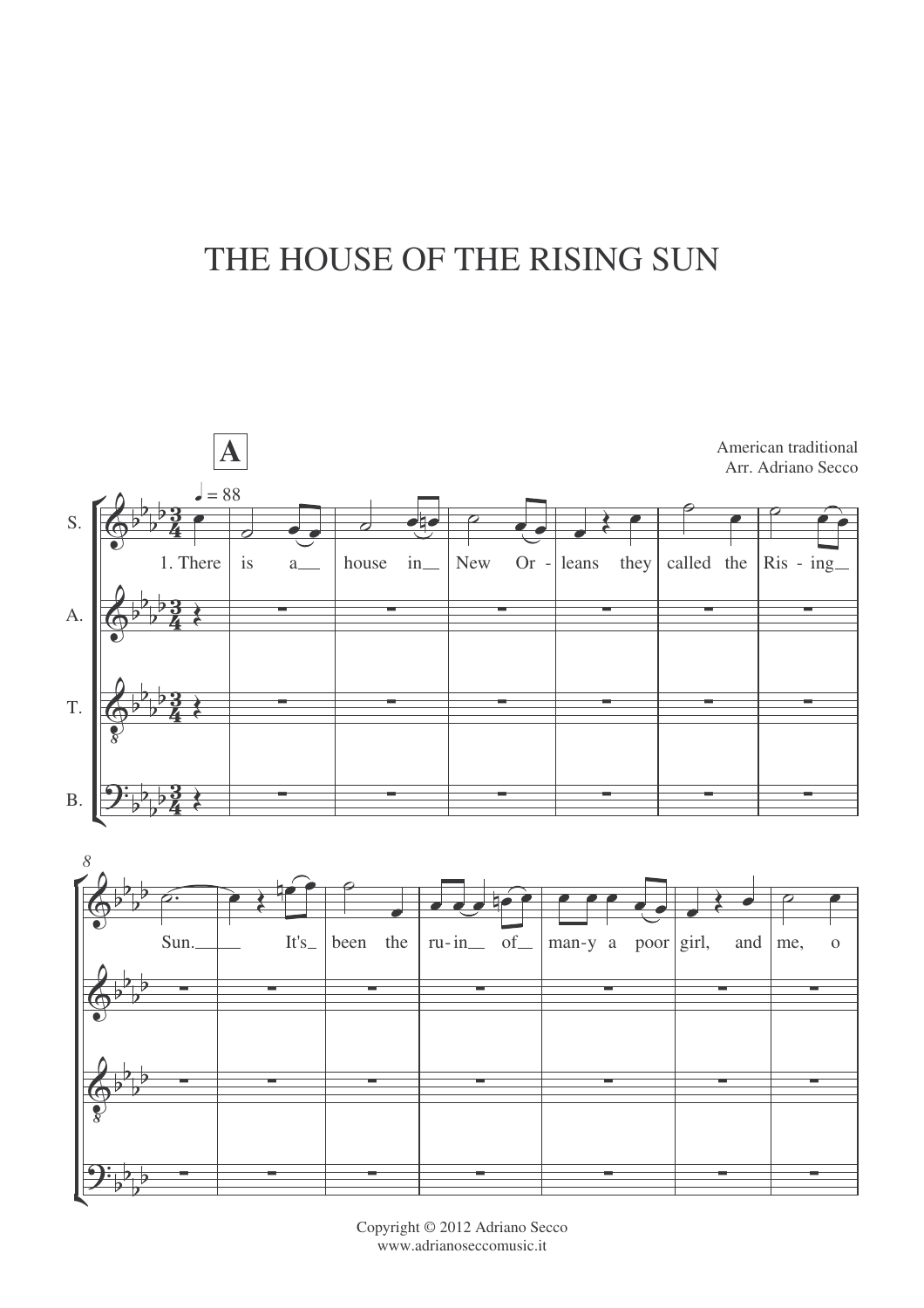





3. Go tell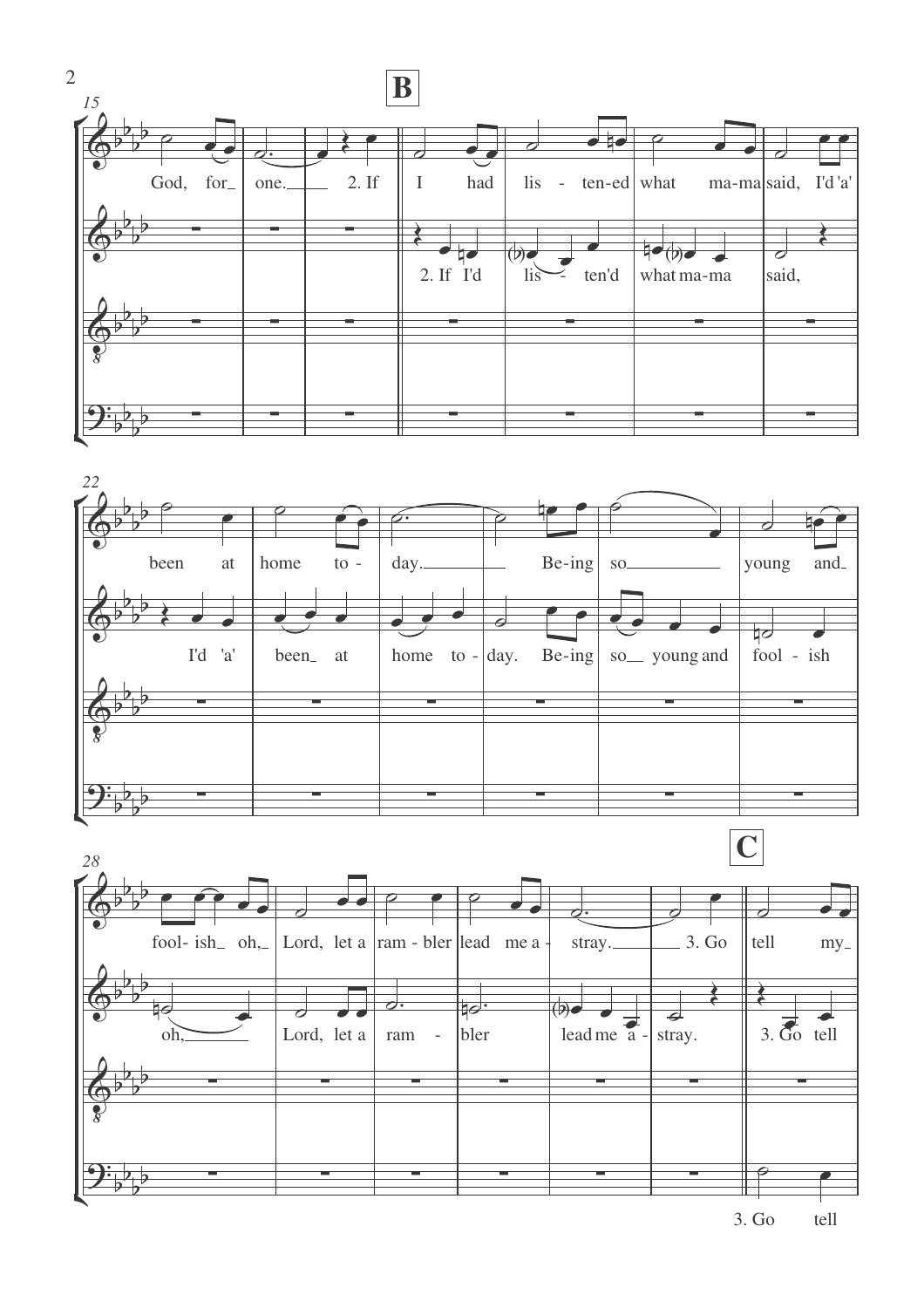

3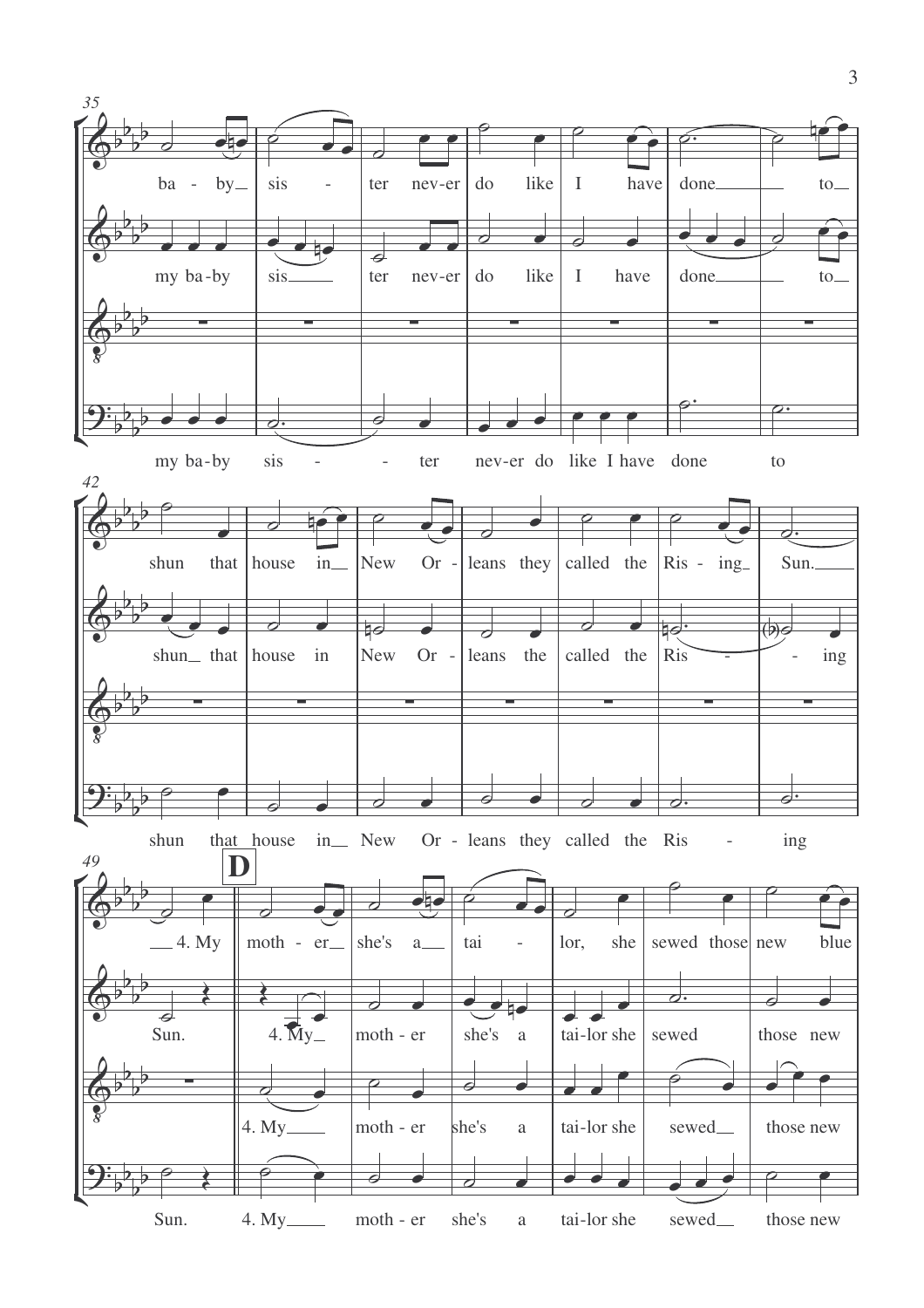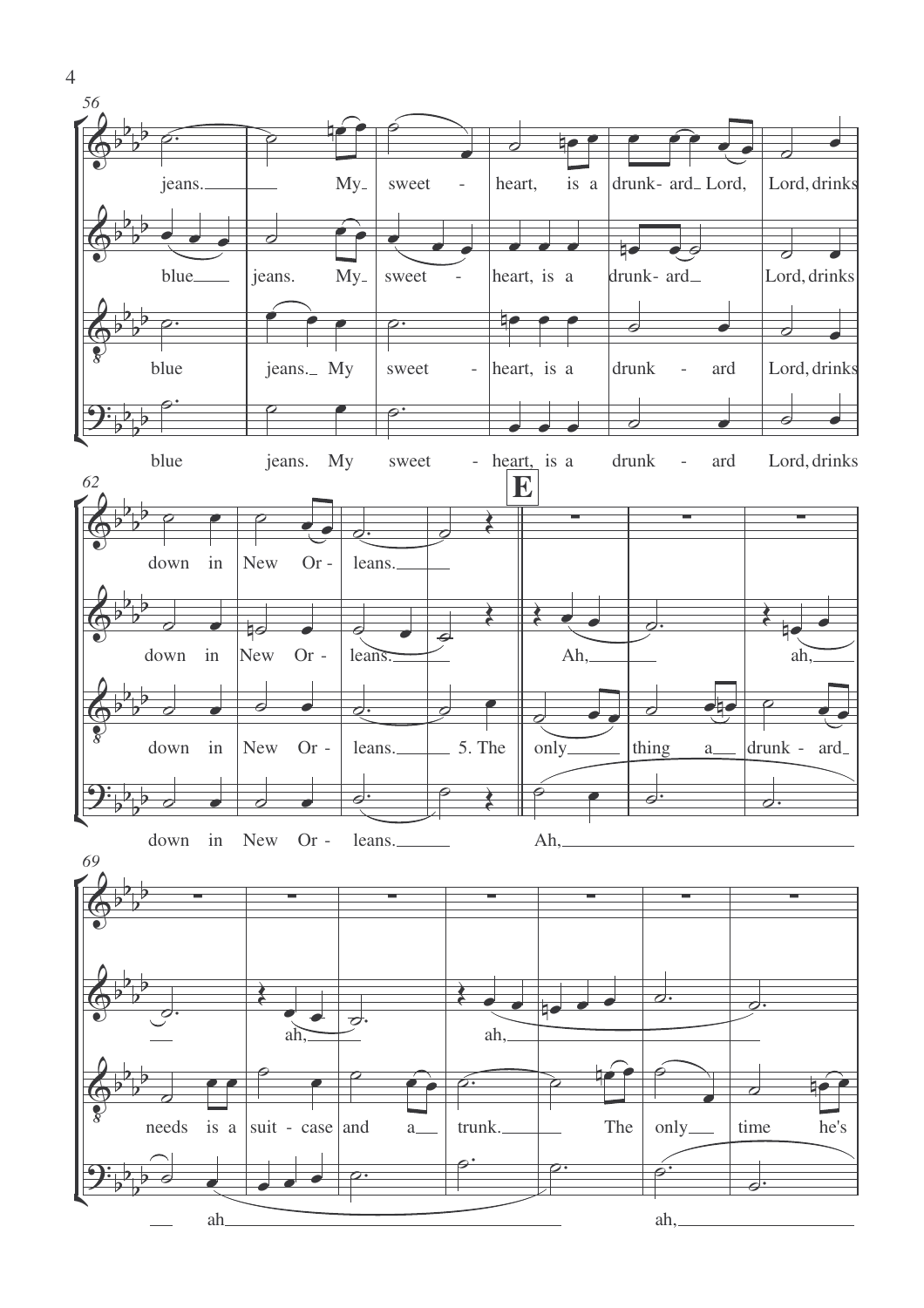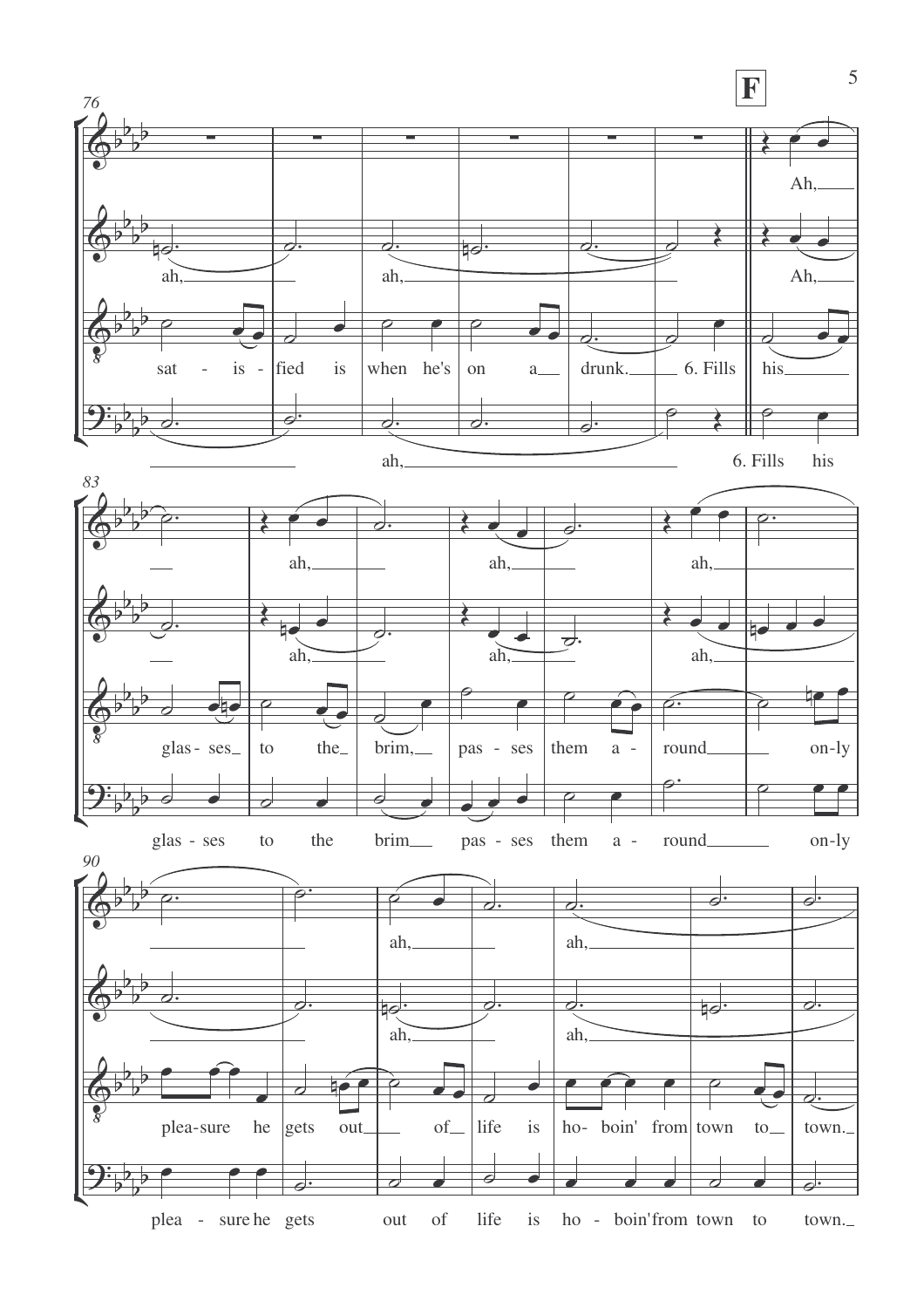![](_page_5_Figure_0.jpeg)